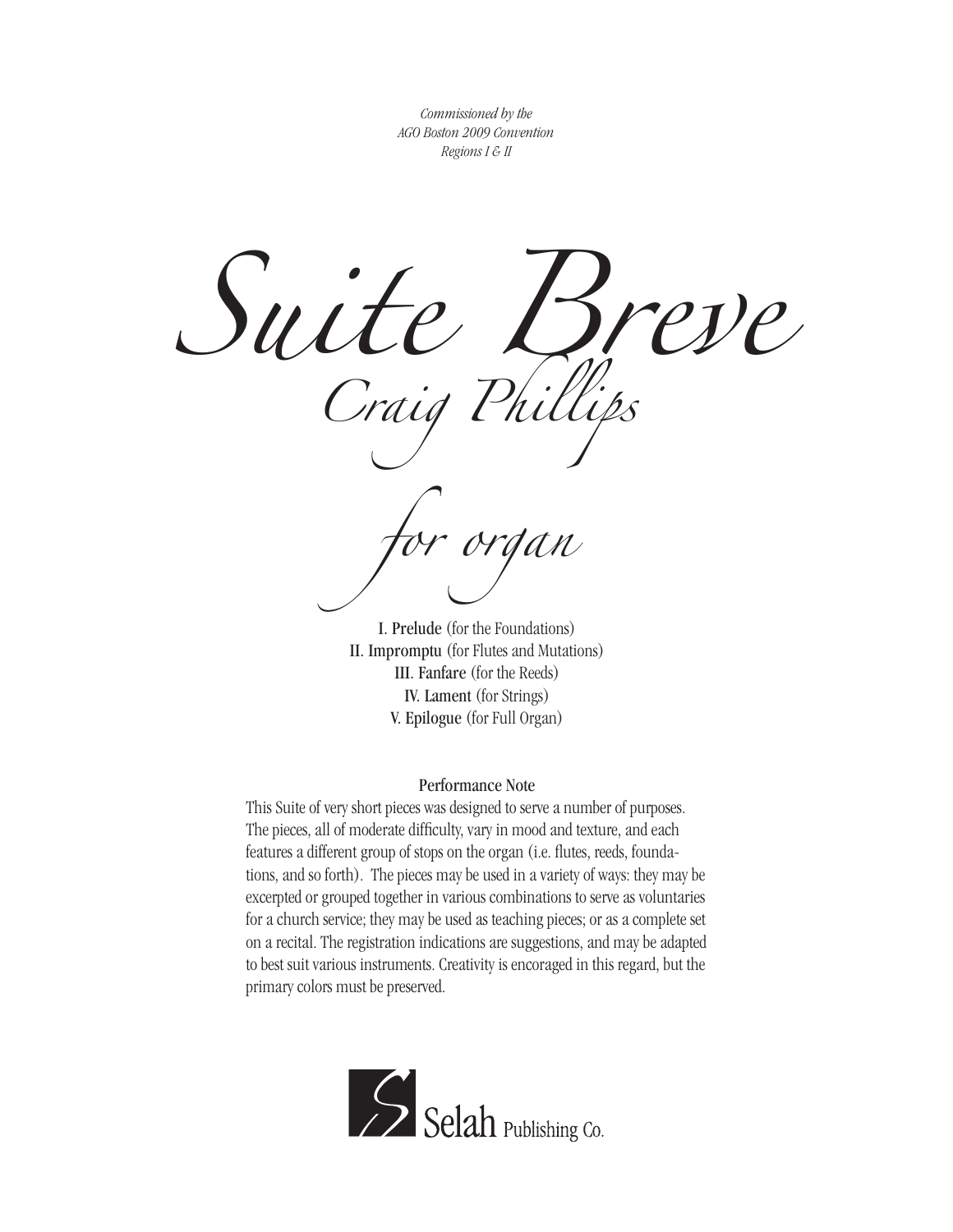Gt.: Foundations 8' Sw.: Foundations 8' Pos. (or Ch.): 8' Foundations, light 4' All man. coupled Ped.: Soft Foundations 16', 8', Sw./Ped.

## I. Prelude (for the Foundations)

Craig Phillips







Copyright © 2009 Selah Publishing Co., Inc. www.selahpub.com *It is illegal to photocopy this music.*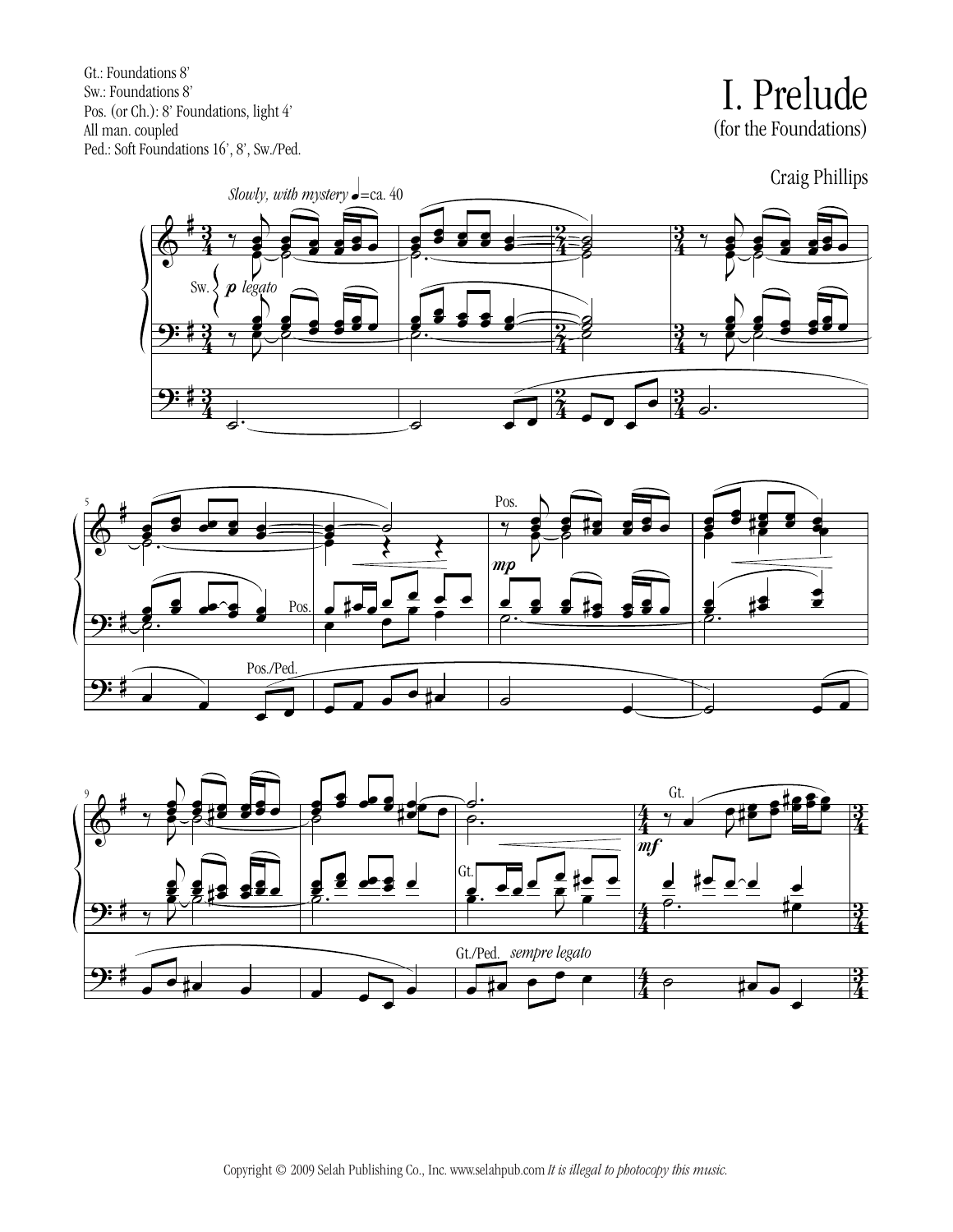Gt.: Flutes 8', 4' Sw.: Flutes 8', 4', 2 2/3' (or other colorful combination) Pos: Flutes 8', 4' Ped.: Bourdon 16', 8'

## II. Impromptu (for Flutes and Mutations)





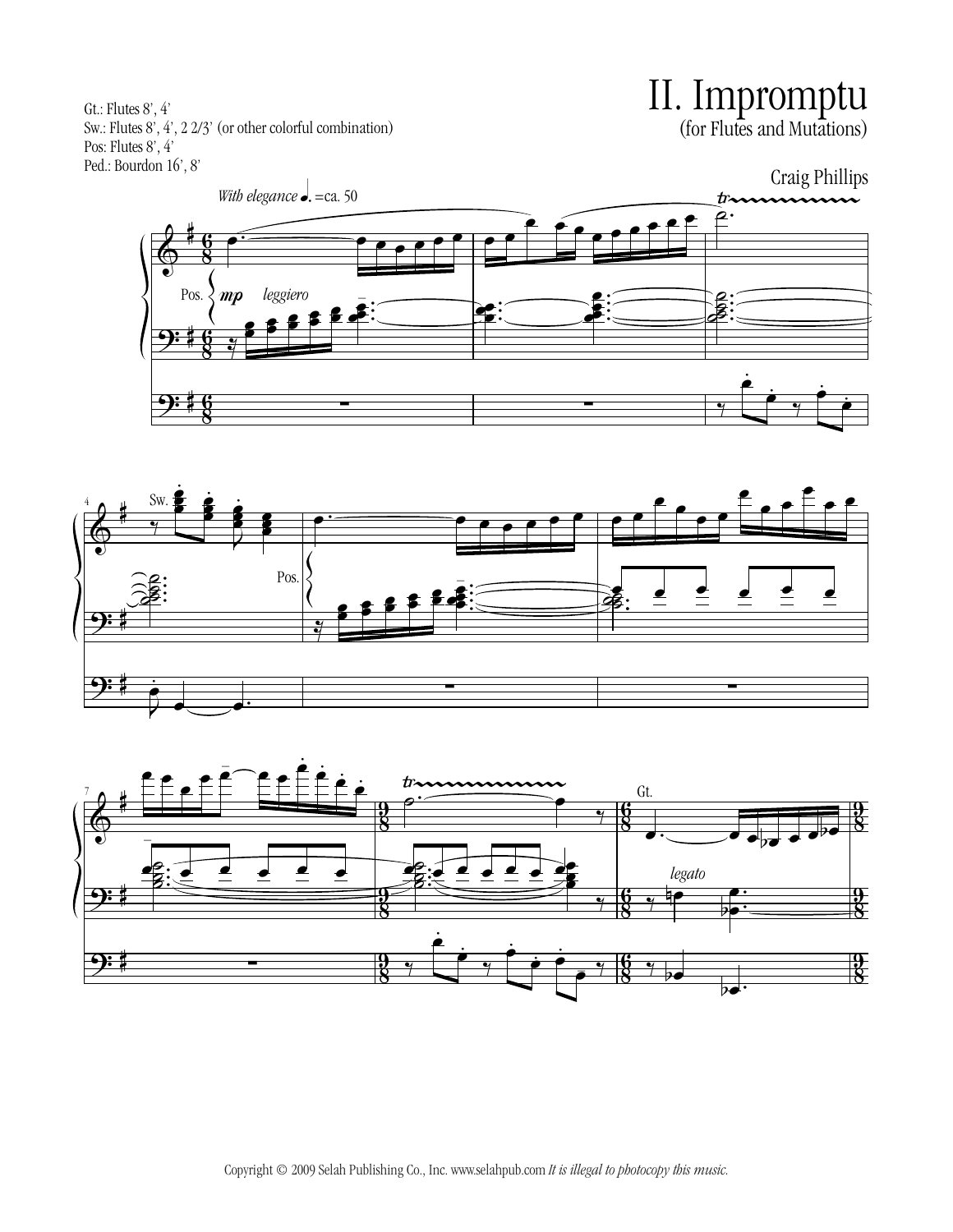

Copyright © 2009 Selah Publishing Co., Inc. www.selahpub.com *It is illegal to photocopy this music*.

˙.

˙.

∑

 $\left\{\begin{array}{ccc} \cdot & \cdot & \cdot & \cdot \\ \cdot & \cdot & \cdot & \cdot \\ \cdot & \cdot & \cdot & \cdot \end{array}\right\}$ 

œ







<u>9:</u>

<u>9:</u>

# # ˙.

Ped.

# #

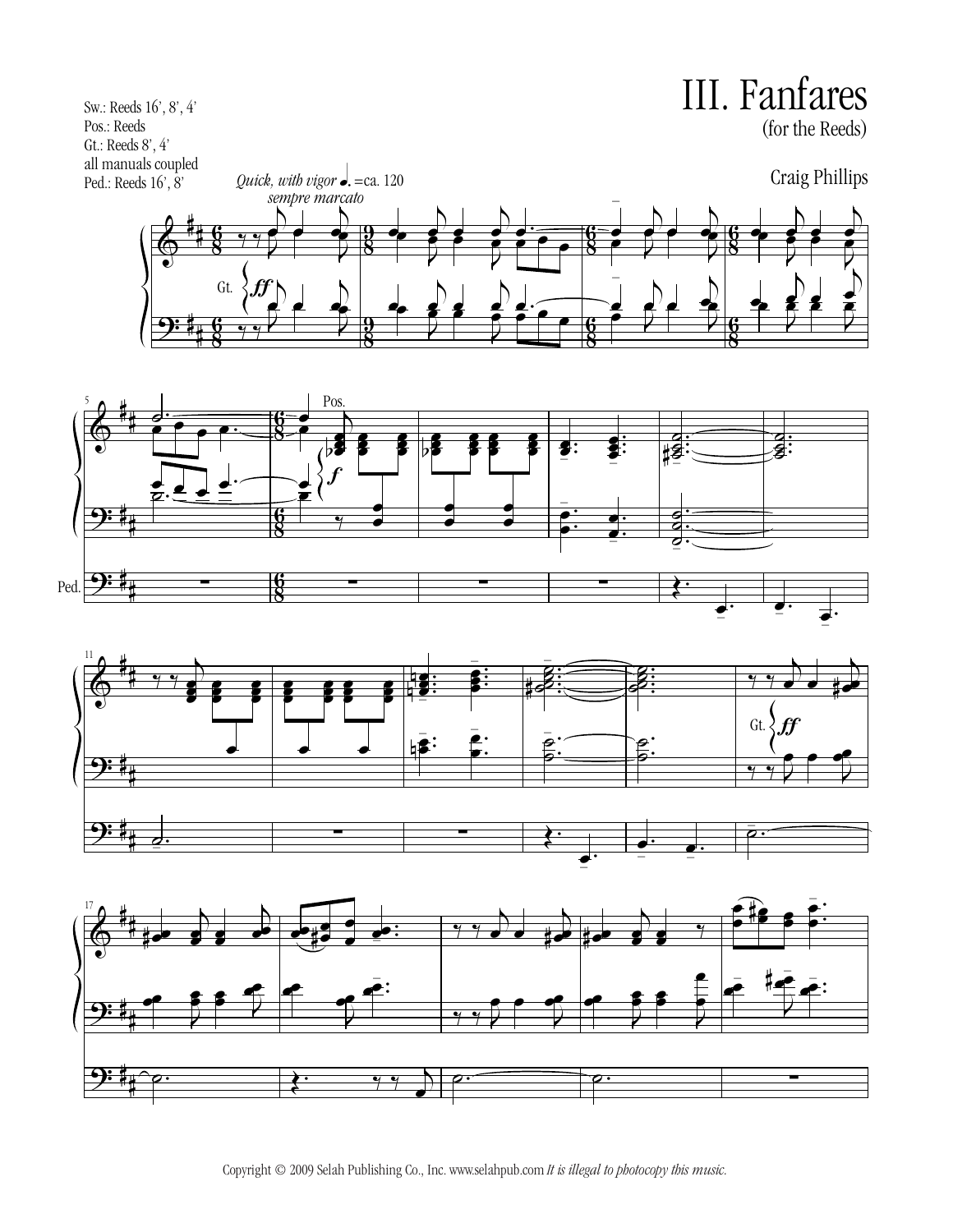Sw.: Strings and celestes 8' Ped.: solo 4' (flute or principal) (Harmonic flute is preferred sound)



IV. Lament

(for Strings)